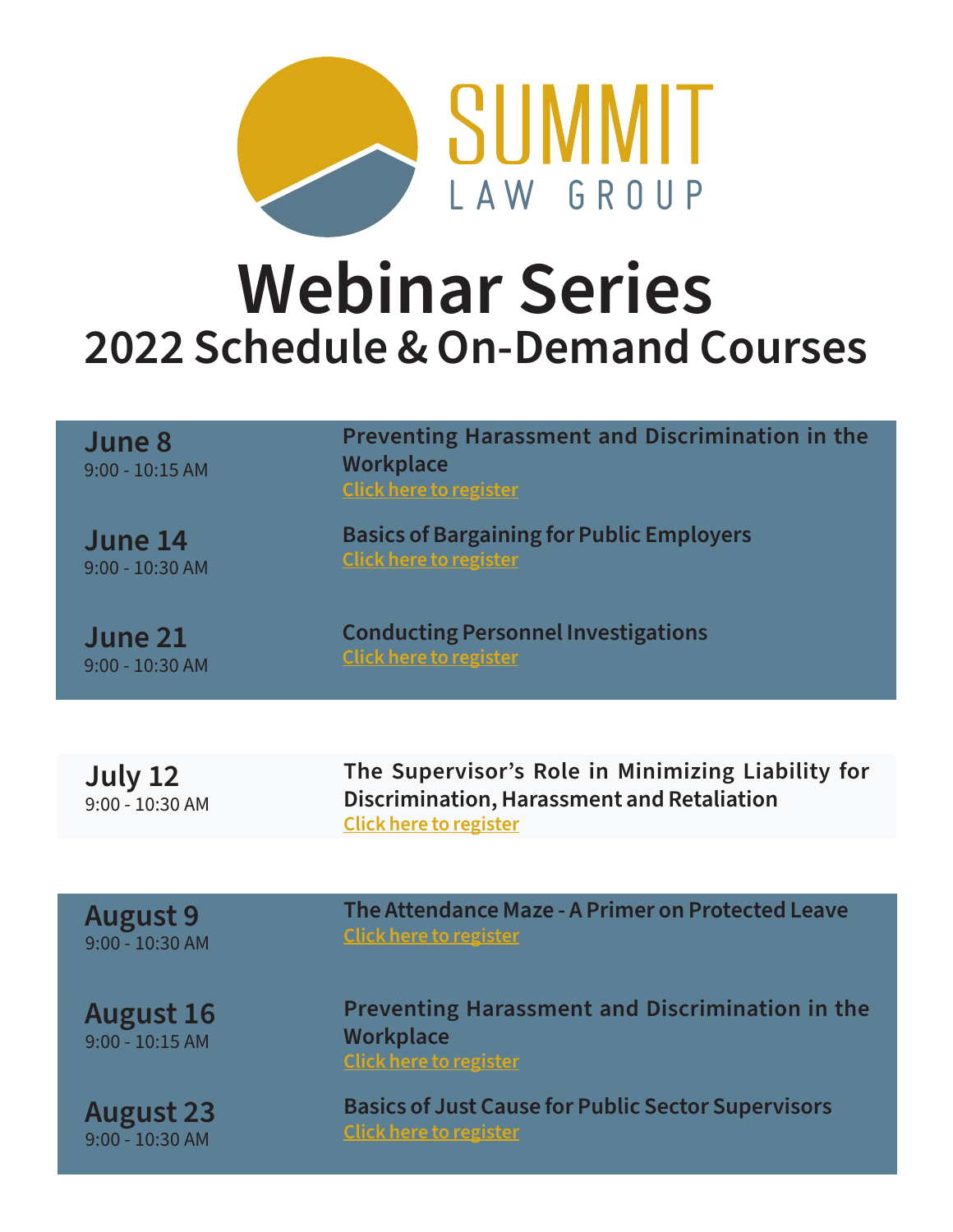| September 13                      | <b>Wage and Hour Law Fundamentals</b>                                                                                                           |
|-----------------------------------|-------------------------------------------------------------------------------------------------------------------------------------------------|
| $9:00 - 10:30$ AM                 | <b>Click here to register</b>                                                                                                                   |
| September 15                      | <b>Basics of Bargaining for Public Employers</b>                                                                                                |
| $9:00 - 10:30$ AM                 | <b>Click here to register</b>                                                                                                                   |
| September 20                      | <b>Effective Performance Evaluations</b>                                                                                                        |
| $9:00 - 10:00$ AM                 | <b>Click here to register</b>                                                                                                                   |
| September 28<br>$9:00 - 10:30$ AM | The Supervisor's Role in Preventing and Minimizing<br>Liability for Discrimination, Harassment and Retaliation<br><b>Click here to register</b> |
|                                   |                                                                                                                                                 |
| <b>October 12</b>                 | <b>Conducting Personnel Investigations</b>                                                                                                      |
| $9:00 - 10:30$ AM                 | <b>Click here to register</b>                                                                                                                   |
| October 18<br>$9:00 - 10:15$ AM   | <b>Preventing Harassment and Discrimination in the</b><br>Workplace<br><b>Click here to register</b>                                            |
| October 25                        | <b>Basics of Just Cause for Public Sector Supervisors</b>                                                                                       |
| 9:00 - 10:30 AM                   | <b>Click here to register</b>                                                                                                                   |
|                                   |                                                                                                                                                 |
| November 8                        | <b>Effective Performance Evaluations</b>                                                                                                        |
| $9:00 - 10:00$ AM                 | <b>Click here to register</b>                                                                                                                   |
| November 16<br>9:00 - 10:30 AM    | The Supervisor's Role in Preventing and Minimizing<br>Liability for Discrimination, Harassment and Retaliation<br><b>Click here to register</b> |
| November 17                       | <b>Basics of Bargaining for Public Employers</b>                                                                                                |
| $9:00 - 10:30$ AM                 | <b>Click here to register</b>                                                                                                                   |